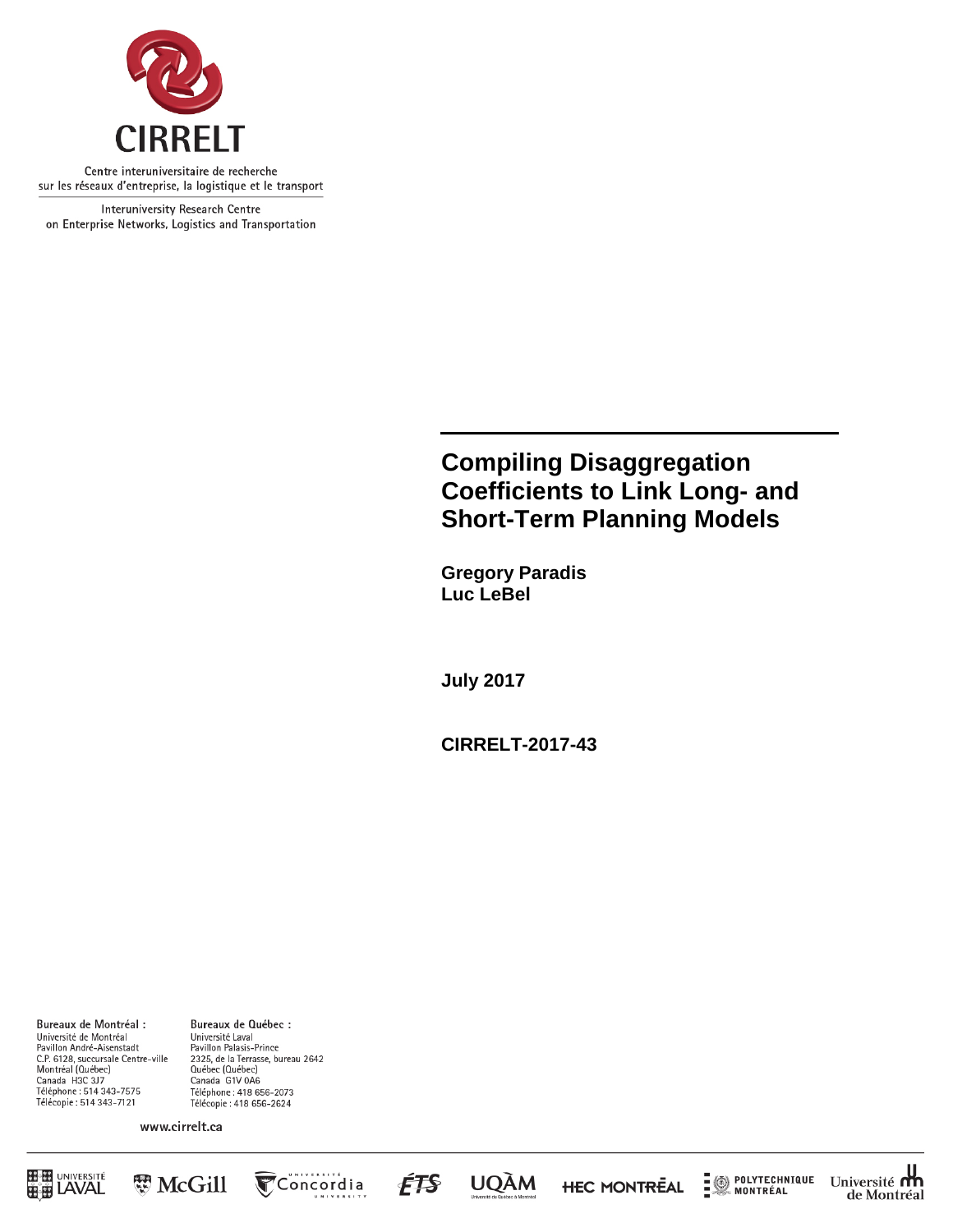# **Compiling Disaggregation Coefficients to Link Long- and Short-Term Planning Models**

## **Gregory Paradis1,\*, Luc Lebel1,2**

- <sup>1.</sup> Département des sciences du bois et de la forêt, Pavillon Abitibi-Price, 2405, rue de la Terrasse, Local 2121, Université Laval, Québec, Canada G1V 0A6
- <sup>2.</sup> Interuniversity Research Centre on Enterprise Networks, Logistics and Transportation (CIRRELT)

**Abstract***.* It has been shown that credibility of wood supply optimization models can be improved by using a bilevel formulation that anticipates industrial fibre consumption. The upper level model corresponds to the standard long-term wood supply optimization model, and the lower level corresponds to a short-term network flow optimization model. Linking the two levels requires disaggregation of upper-level fibre volume output using a matrix of disaggregation coefficients. These disaggregation coefficients are not typically available, and compiling them involves complex manipulations of large amounts of data. We described a methodology for compiling such a matrix of disaggregation coefficients, using readilyavailable data.

**Keywords:** Forest management, hierarchical planning, value-creation potential.

**Acknowledgement.** This study was supported by funding from the FORAC Research Consortium.

Results and views expressed in this publication are the sole responsibility of the authors and do not necessarily reflect those of CIRRELT.

Les résultats et opinions contenus dans cette publication ne reflètent pas nécessairement la position du CIRRELT et n'engagent pas sa responsabilité.

**\_\_\_\_\_\_\_\_\_\_\_\_\_\_\_\_\_\_\_\_\_\_\_\_\_\_\_\_\_**

<sup>\*</sup> Corresponding author: gregory.paradis.1@ulaval.ca

Dépôt légal – Bibliothèque et Archives nationales du Québec Bibliothèque et Archives Canada, 2017

<sup>©</sup> Paradis, LeBel and CIRRELT, 2017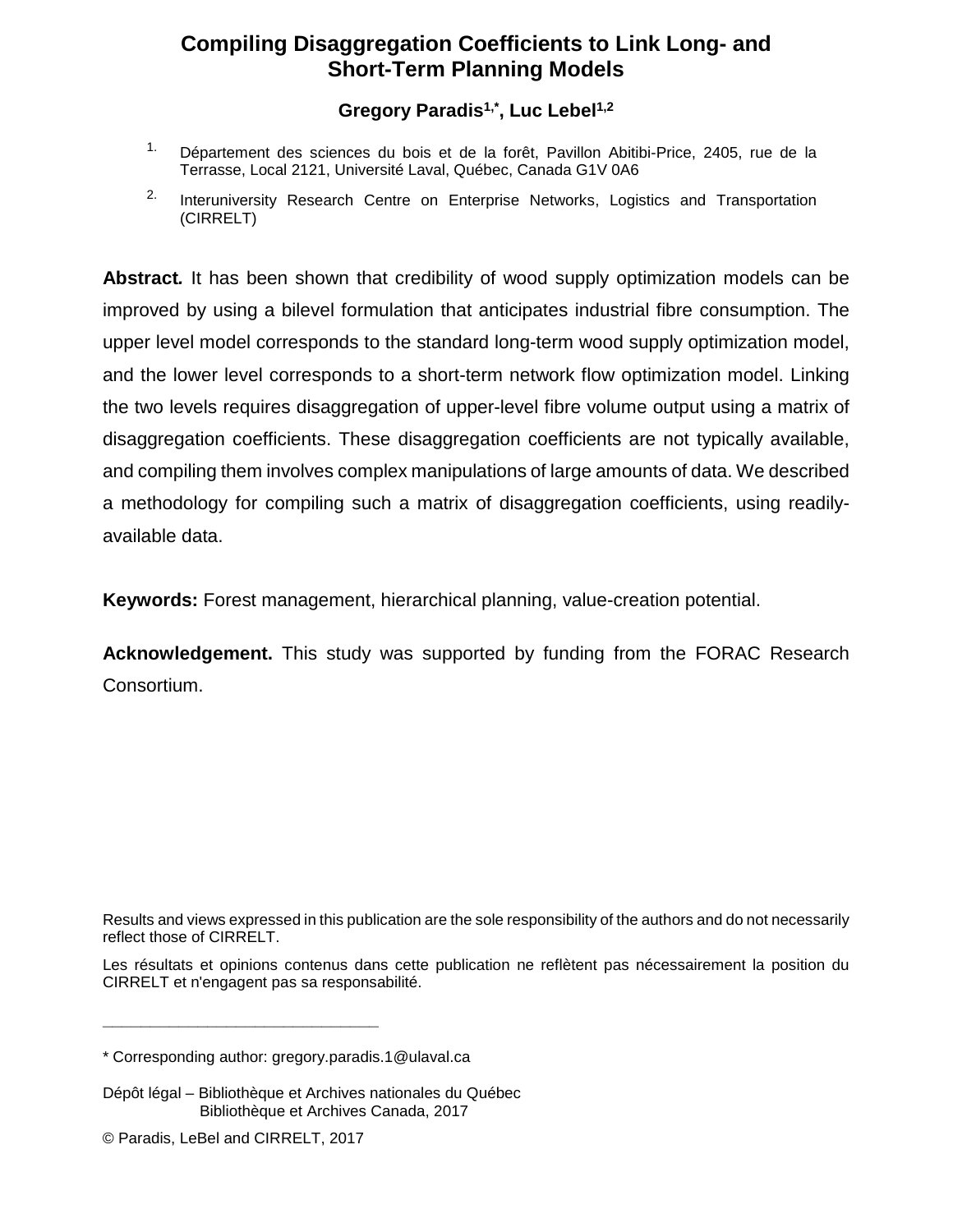#### 1 Introduction

Long-term wood supply optimization models typically use a highly aggregated representation of harvesting activities. A typical wood supply model objective function maximizes the sum of merchantable harvest volume induced by applying one of several possible prescriptions to each forest stratum. Hierarchical forest management (HFM) planning should be implemented with effective linkages between planning levels [\(Gunn, 2009;](#page-6-0) [Paradis et al., 2013\)](#page-6-1). In practice, these linkages are often ineffective or altogether absent. Lower HFM planning levels will often be modelled on a shorter horizon than wood supply models, using a more detailed representation of reality. Financial performance indicators typically play an important role in short-term planning, whereas financial indicators are generally absent from wood supply models. Linking HFM planning levels, to verify coherence of the overall HFM planning process, requires comparison or decisions expressed at different aggregation levels. In other words, we must be able to disaggregate output unit of the upper level model to match the input unit of the lower level model. [Paradis et al.](#page-6-2) [\(2015\)](#page-6-2) describe a bilevel optimisation model formulation that reduces risk of wood supply failure by anticipating industrial fibre consumption. Although their model is potentially useful, the task of compiling detailed input data for the lower-level model necessarily involves disaggregating upper-level harvest volume into more detailed assortments of logs of different size classes. Data required to build such disaggregation functions is available, however no methodology for compiling disaggregation coefficients from this data has been published. We described a methodology for compiling vectors of disaggregation coefficients using readily-available data.

Our goal is to disaggregate harvest volume output from a wood supply model into discrete 2-centimeter-wide diameter at breast height (DBH) stem size classes. We can use the disaggregated volumes to model value creation potential (VCP) of the wood supply. We start with the volume  $u_{cst}(Z)$  of species group s harvested from cover type c with a treatment type  $t$ , induced by applying solution  $Z$  to the wood supply model for a given management unit. If we have a function  $p_{cst}(x)$  defining the proportion of each unit of volume of species  $s$ , harvested from cover type  $c$  with treatment  $t$ , which we can assume will be in stems in size class x, we can define a disaggregated volume function  $v_{cst}(z, x)$ by taking the dot product of scalar  $u_{cst}(z)$  and vector  $p_{cst}(x)$ .

$$
v_{cst}(z, x) = u_{cst}(z) \cdot p_{cst}(x), \quad \forall c \in C, \forall s \in S, \forall t \in T
$$
 (1)

where  $C$  is the set of cover types,  $S$  is the set of species groups, and  $T$  is the set of treatment types.

 $p_{cst}(x)$  is defined as the dot product of three vector components, as follows

$$
p_{cst}(x) = f_{cs}(x) \cdot g_{cst}(x) \cdot h_{cs}(x) \tag{2}
$$

 $f_{cs}(x)$  defines the probability distribution of stem sizes of standing inventory. We compile  $f_{cs}(x)$  from permanent sample plot data, using the methodology described in [Paradis and LeBel](#page-6-3) [\(2017\)](#page-6-3).

CIRRELT-2017-43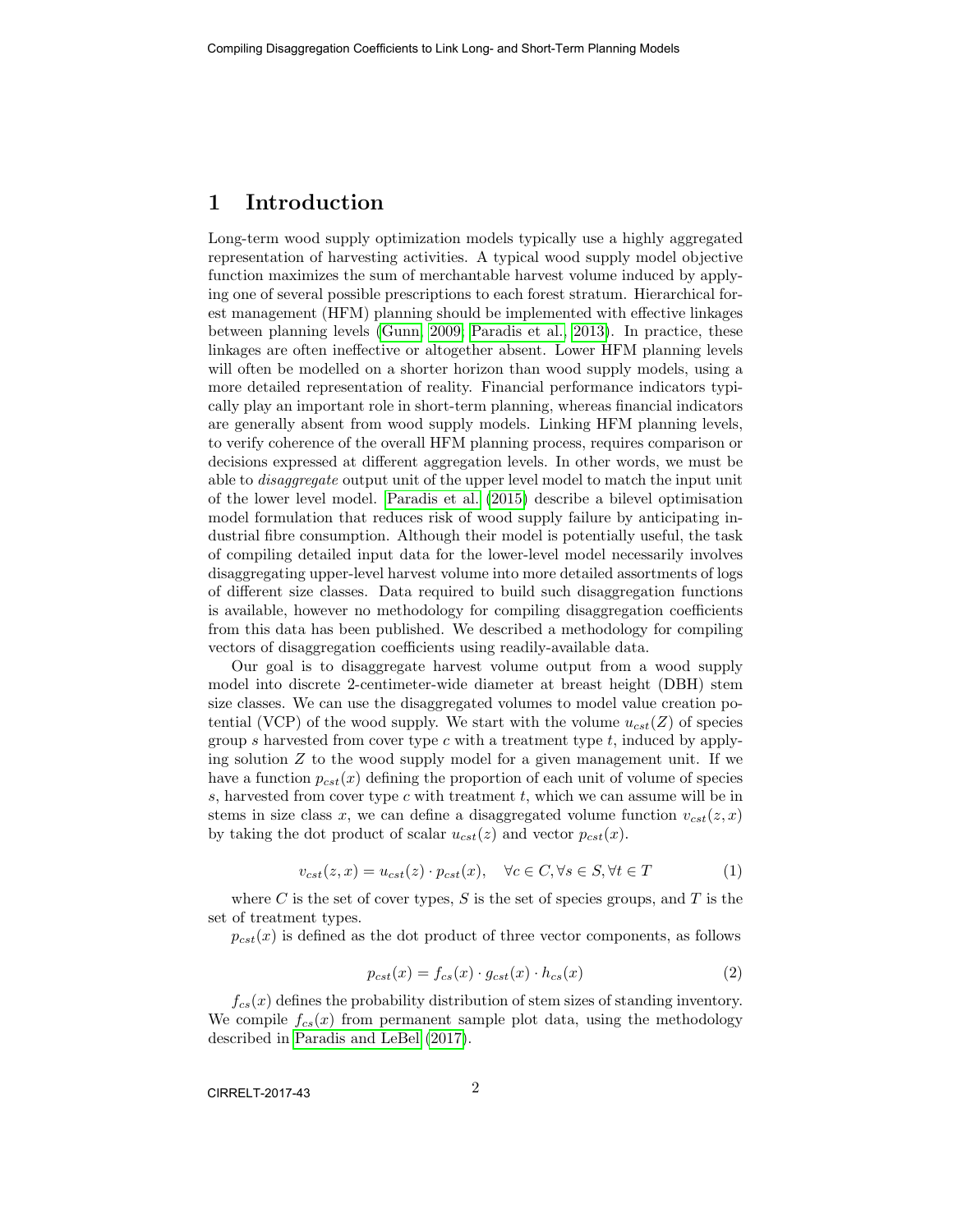$g_{cst}(x)$  defines the probability that a stem of species s and size x will be harvested from cover type c under treatment t. We compile  $g_{cst}(x)$  using a statistical model published by [Fortin](#page-6-4) [\(2014\)](#page-6-4).

 $h_{cs}(x)$  defines normalized form factor vectors for each combination of cover type  $c \in C$  and species  $s \in S$ . We compile  $h_{cs}(x)$  from regional form factor models published by the Quebec government.

The remainder of this paper is organized as follows. We describe our methodology in §[2.](#page-3-0) Results are presented in §[3,](#page-4-0) followed by discussion in §[4](#page-4-1) and concluding remarks in §[5.](#page-5-0)

#### <span id="page-3-0"></span>2 Methods

We use the methodology described in [Paradis and LeBel](#page-6-3) [\(2017\)](#page-6-3) to compile  $f_{cs}(x)$ . This methodology uses a weighted nonlinear least squares (NLLS) algorithm to find best-fit parameters for a number of candidate distributions, and selects the best distribution based on the small-sample Akaike information criterion (AICc). Our inventory dataset consists of 52 192 stems extracted from a database of PSP data<sup>[1](#page-3-1)</sup>. These stems are filtered from the full PSP dataset to include only live, merchantable stems from the most recent inventory cycle, from mature, undisturbed stands, for which there was valid data in all fields. This dataset was divided into 30 sub-datasets, corresponding to combinations 10 species groups and 3 cover types. We fit generalized gamma (GG), gamma (GA), Weibull (W), and exponential (EXP) distributions to each of these 30 sub-datasets and use the distribution with lowest AICc to compile  $f_{cs}(x)$ .

Next, we compile  $g_{cst}(x)$  using the statistical model published by [Fortin](#page-6-4)  $(2014)$  to determine the bin-wise harvest probabilities for selective cutting  $(t =$ 2) and commercial thinning  $(t = 3)$  treatment types. All stems in the standing inventory are removed during a final cutting  $(t = 1)$ , so we simply assign a harvest probability of 1 to all bins for this case. Note that we use the post-2004 selection cutting model from [Fortin](#page-6-4) [\(2014\)](#page-6-4), and that we normalize the vector values, such that  $\sum_{x \in X} g_{cst}(x) = 1, \forall c \in C, s \in S, t \in T$ .

[Fortin](#page-6-4) [\(2014\)](#page-6-4) use a species aggregation scheme consisting of 12 species groups. However, we need to compile  $g_{cst}(x)$  in terms of our 10 species groups. Using the relative frequency distribution of the 12 Fortin species groups in our permanent sample plot dataset, we generate a set of weight coefficients for each combination of species group s and cover type c. We then use these weight coefficients to compile Fortin model results in terms of our set of species groups S. The Fortin model requires us to provide an estimate of stem density (i.e., stem count per hectare) as one of the input parameters. We use the permanent sample plot data to compile mean stem density estimates for each of the three cover types.

<span id="page-3-1"></span><sup>1</sup>Detailed information on the PSP inventory program under which our test data was collected is available from the MFFP web site ([http://www.mffp.gouv.qc.ca/forets/](http://www.mffp.gouv.qc.ca/forets/inventaire/) [inventaire/](http://www.mffp.gouv.qc.ca/forets/inventaire/)).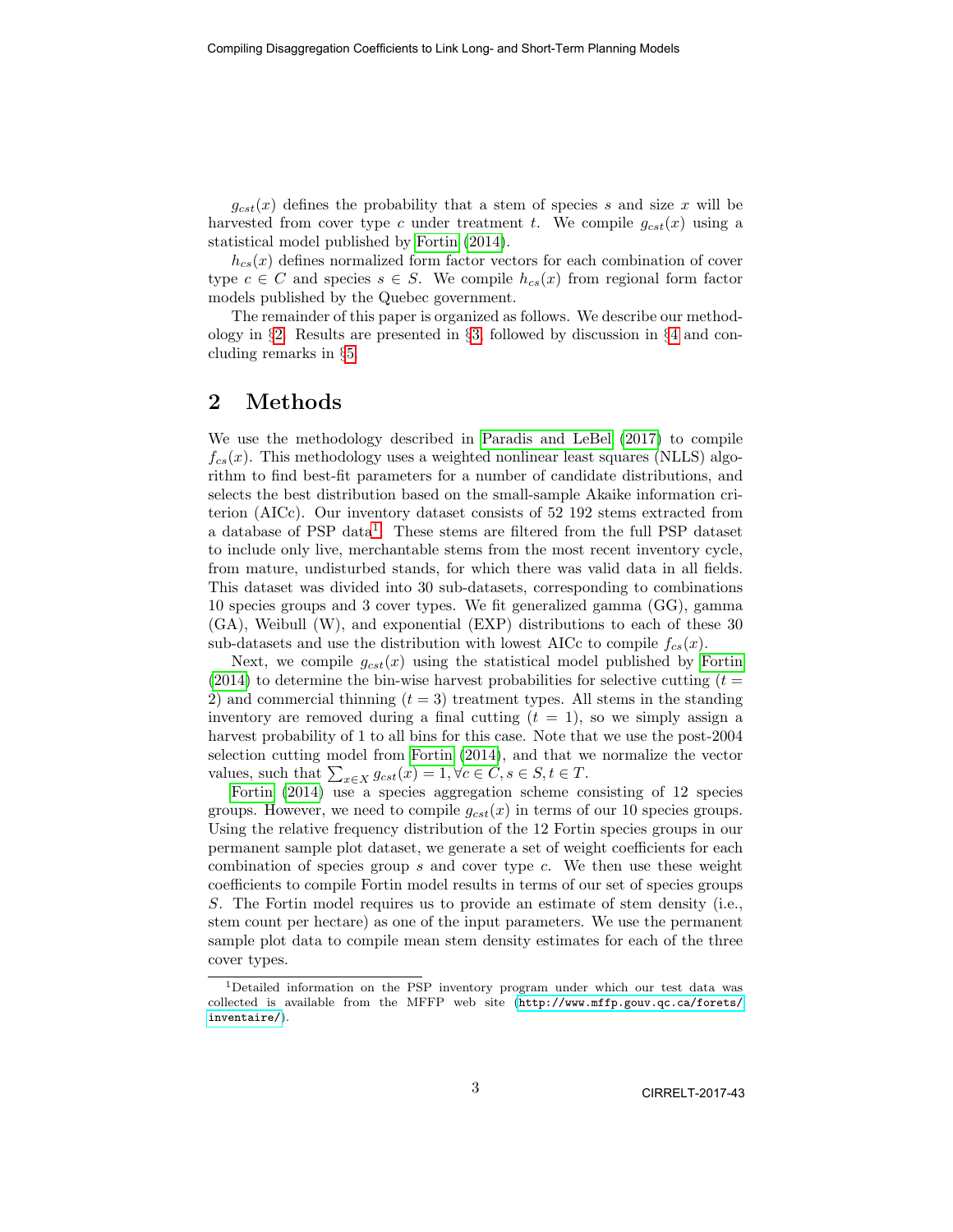Next, we compile  $h_{cs}(x)$ . Local form factor models have been compiled by the government authorities for several regions in Quebec<sup>[2](#page-4-2)</sup>. The downloadable package includes documentation (PDF format), species-wise regression parameters and form factors for the LIN3 stem volume model (DBF format), and some spatial data (Shapefile format) delineating the boundaries of the local form factor zones. The form factor model is defined for individual species (i.e., 1-to-1 mapping with the species codes in our permanent sample plot dataset). We compile weighted average form factors, for a given management unit, by cover type c and species group s. We aggregate species into species groups using the relative frequency distribution of species in our permanent sample plot dataset as weight coefficients. Several form factor zones can overlap the boundaries of a given management unit. We use a geographic information system to intersect form factor zones and management unit boundary, to determine a set of zone-wise weights that can be used to blend multiples zone models to derive weighted-average form factors for the management unit of interest.

Finally, we compile  $p_{cst}(x)$  from the three vector components.

As an example of the application of the method described here, we compile disaggregation coefficients for management unit UA 064-51 in Quebec, Canada. We show results for management unit UA 064-51, however our methodology can be applied generically to any of the 71 management units in Quebec using the same input data sources. Note that our method could also be applied to other jurisdictions, as long as input data for the three vector components of  $p_{cst}(x)$  is available.

A Jupyter Notebook containing Python code implementing our methodology and detailed explanations is available from the corresponding author upon request.

#### <span id="page-4-0"></span>3 Results

Figures [1](#page-7-0) and [2](#page-8-0) show results of applying our methodology to compile disaggregation coefficients for management unit UA 064-51 in Quebec, Canada. Species group is fixed for a given row of subfigures, and cover type is fixed for a given column of subfigures. Treatment type 1 (solid line) corresponds to clearcut harvesting, treatment type 2 (dashed line) corresponds to selection cut, and treatment type 3 (dotted line) corresponds to commercial thinning.

#### <span id="page-4-1"></span>4 Discussion

Our method outputs distinct disaggregation coefficient vectors for each combination species group, cover type, and treatment type. We tested our method on a real dataset, and confirm that our method outputs 90 distinct probability density functions (PDFs), normalized to sum to 1 across the 26 diameter classes

<span id="page-4-2"></span> $2$ Detailed information on the form factor model is available from the MFFP web site (<https://www.mffp.gouv.qc.ca/forets/inventaire/fiches/tarif-cubage.jsp>).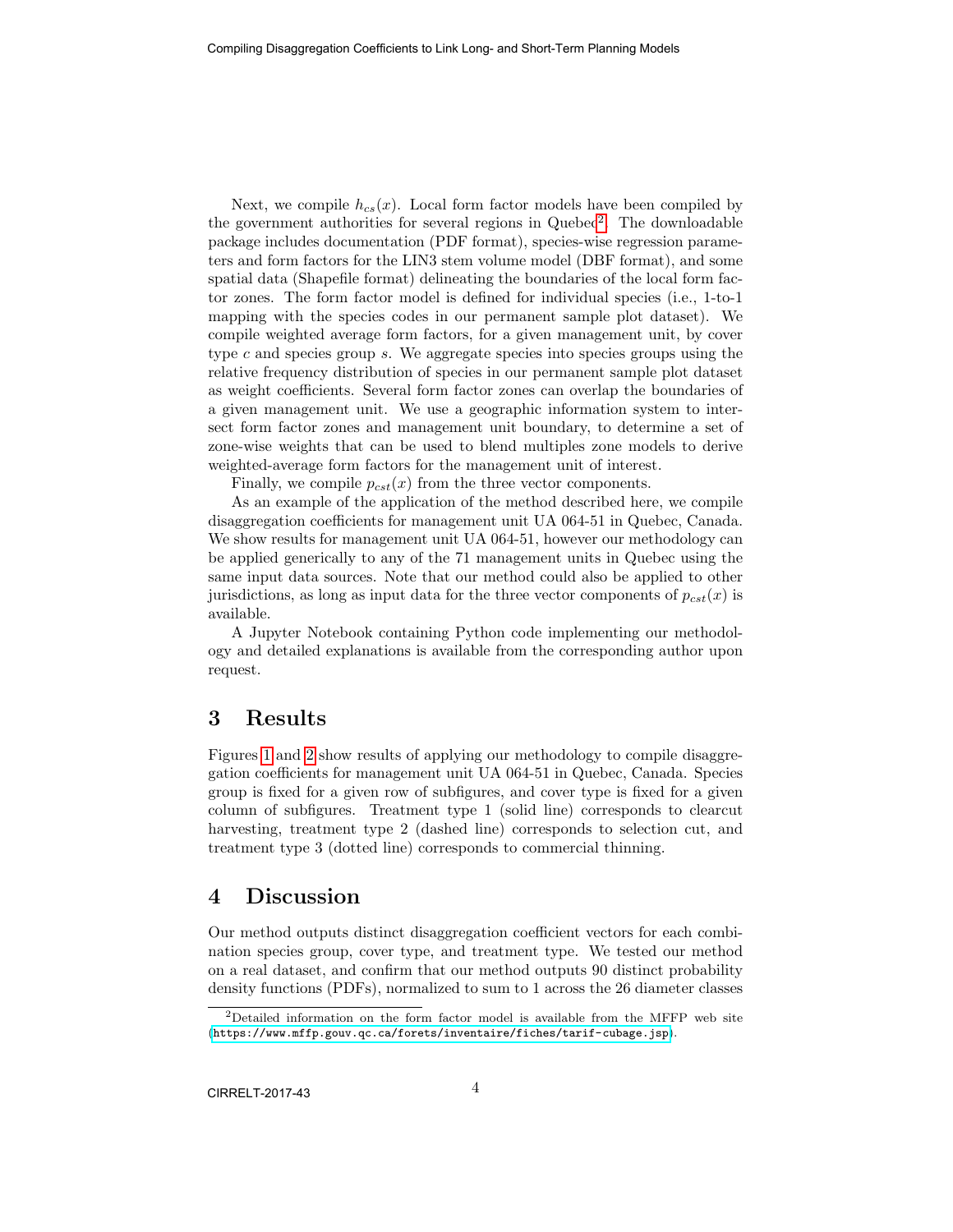(see Figures [1](#page-7-0) and [2\)](#page-8-0). The resulting PDFs are relatively smooth, although some combinations of species group, cover types and treatment type yield bimodal distributions (e.g., white birch species group, softwood cover type). These PDFs can be used to convert species-wise volume (from output of wood supply models) into assortments of stems binned by 2-centimeter size class. We plan to use these results to link a long-term wood supply optimization model output with short-term network flow optimization model.

Using only readily-available data, our methodology could easily be applied, as-is, to compile custom disaggregation coefficient vectors for any of the other 70 forest management units in Quebec. Our methodology could also adapted for use in other jurisdictions to compile  $p_{cst}(x)$ , assuming that input data is available to compile  $f_{cs}(x)$ ,  $g_{cst}(x)$ , and  $h_{cs}(x)$  vector components.

Recall that  $f_{cs}(x)$  defines the probability distribution of stem sizes of standing inventory, and that we compile  $f_{cs}(x)$  from permanent sample plot data, using the methodology described in [Paradis and LeBel](#page-6-3) [\(2017\)](#page-6-3). Basically, this part of the method can be applied anywhere, with suitable inventory data.

Recall that  $g_{cst}(x)$  defines the probability that a stem of species s and size  $x$  will be harvested from cover type  $c$  under treatment  $t$ , and that we compile  $g_{cst}(x)$  using a statistical model published by [Fortin](#page-6-4) [\(2014\)](#page-6-4). This statistical model was developped using a relatively large dataset from Quebec, Canada. Although clearly suitable for use in Quebec (e.g., our test case), the model may be generalizable to areas with similar forests and harvest prescriptions. Otherwise the method described in [Fortin](#page-6-4) [\(2014\)](#page-6-4) could be used to derive new models for  $g_{cst}(x)$ .

Recall that  $h_{cs}(x)$  defines normalized form factor vectors for each combination of cover type  $c \in C$  and species  $s \in S$ , and thatwe compile  $h_{cs}(x)$  from regional form factor models published by the Quebec government. Form factor models (sometime referred to as stem taper models) are fairly common in forest management, as they are commonly used to merchantable volume from forest inventry tally data. Thus, local form factor models will likely be available. Otherwise, there is a large body of literature describing methdologies for deriving stem taper models.

#### <span id="page-5-0"></span>5 Conclusion

[Paradis et al.](#page-6-2) [\(2015\)](#page-6-2) describe a bilevel wood supply optimization model formulation that can mitigate risk of long-term wood supply failure. Although their bilevel model is potentially advantageous, no methodology has been published to convert volume output from the upper-level model into stem-assortment input for the lower-level model. We developped such a method, which we test on real data from Quebec, Canada.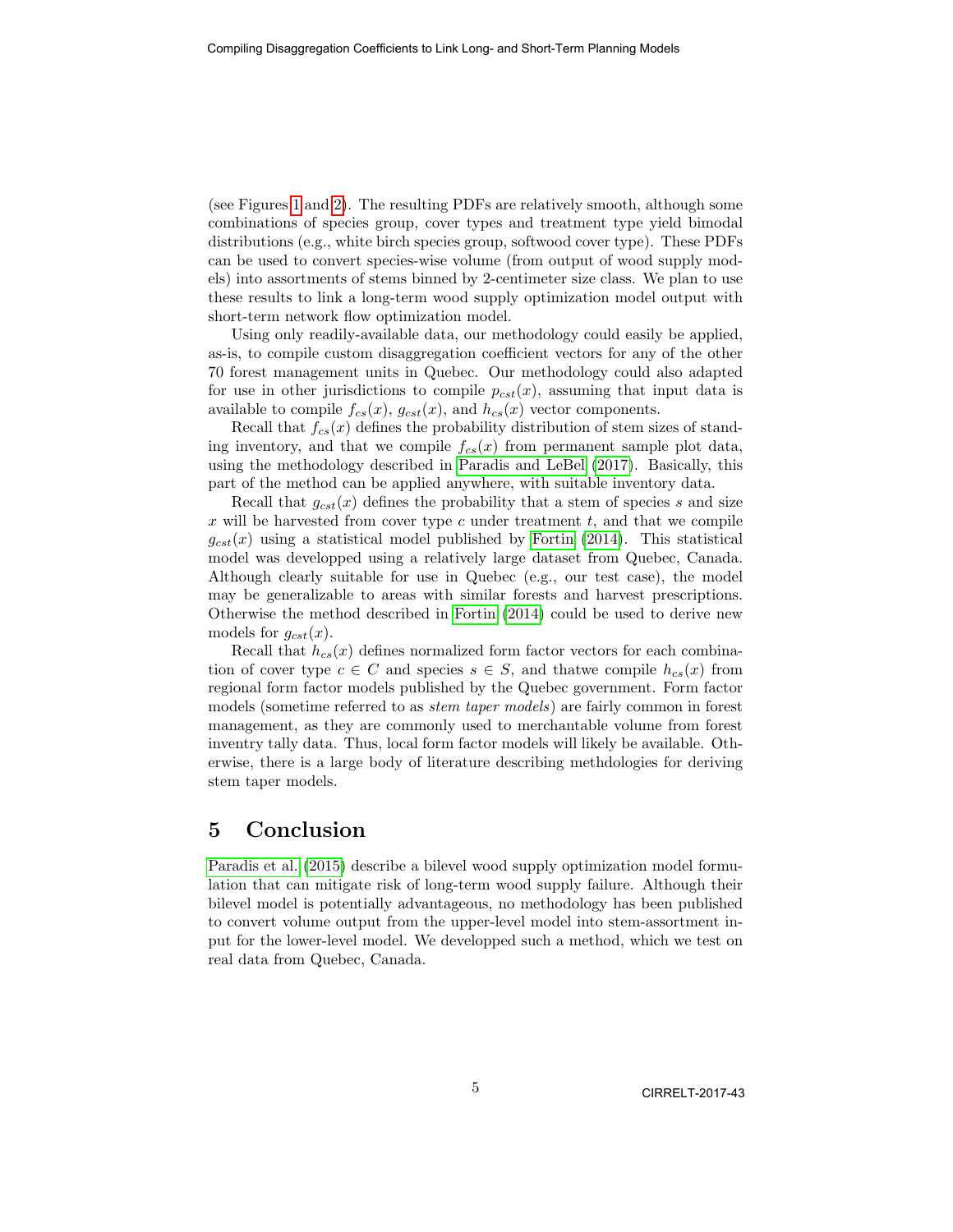### 6 Acknowledgements

This study was supported by funding from the FORAC Research Consortium.

#### References

- <span id="page-6-4"></span>Fortin, M. (2014). Using a segmented logistic model to predict trees to be harvested in forest growth forecasts. Forest Systems, 23(1):139–152.
- <span id="page-6-0"></span>Gunn, E. (2009). Some Perspectives on Strategic Forest Management Models and the Forest Products Supply Chain. INFOR: Information Systems and Operational Research, 47(3):261–272.
- <span id="page-6-2"></span>Paradis, G., Bouchard, M., LeBel, L., and D'Amours, S. (2015). Extending the classic wood supply model to anticipate industrial fibre consumption. Technical Report CIRRELT-2015-06, CIRRELT.
- <span id="page-6-3"></span>Paradis, G. and LeBel, L. (2017). Fitting truncated generalized beta distributions to stem density data from permanent sample plots in Quebec, Canada. Technical Report CIRRELT-2017-00, CIRRELT.
- <span id="page-6-1"></span>Paradis, G., LeBel, L., D'Amours, S., and Bouchard, M. (2013). On the risk of systematic drift under incoherent hierarchical forest management planning. Canadian Journal of Forest Research, 43(5):480–492.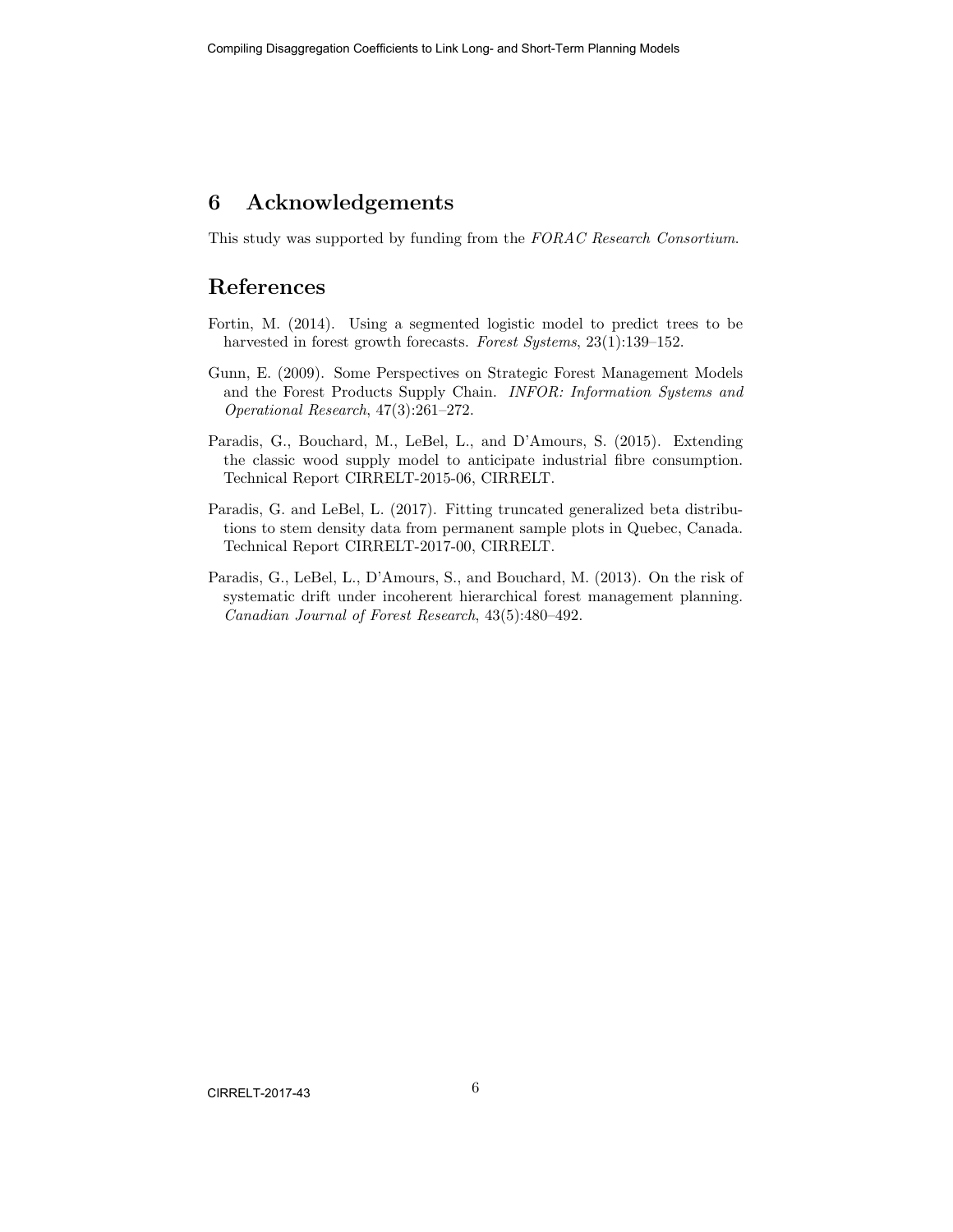<span id="page-7-0"></span>

Figure 1: Example of disaggregation functions compiled for management unit UA 064-51 in Quebec, Canada. Species group is fixed for a given row of subfigures, and cover type is fixed forn a given column of subfigures. Treatment type 1 (solid line) corresponds to clearcut harvesting, treatment type 2 (dashed line) corresponds to selection cut, and treatment type 3 (dotted line) corresponds to commercial thinning.

CIRRELT-2017-43